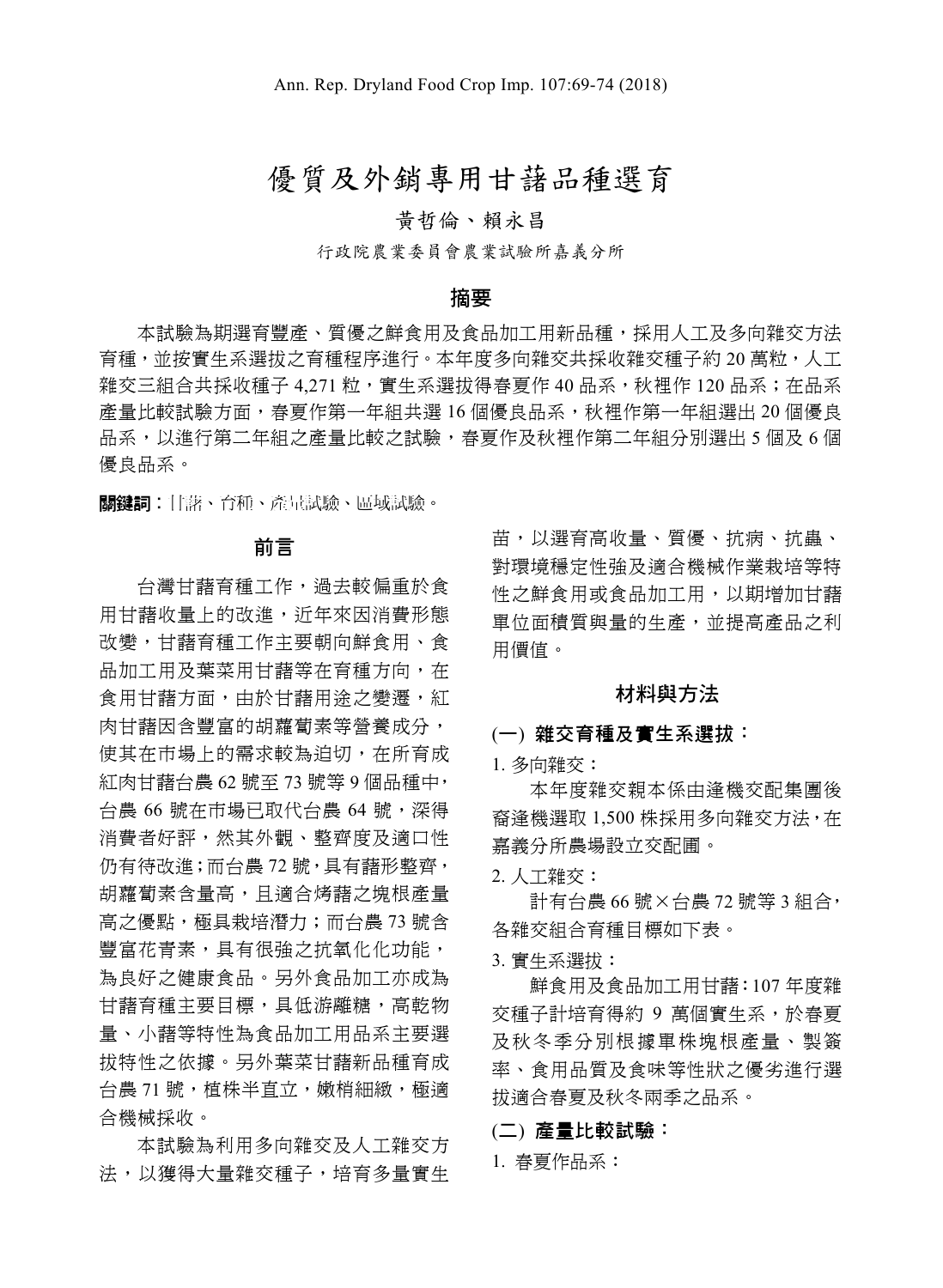| 雜交組合(互交)        | 親 | 本           | 特 | 忤                | 育    | 種       | 標             |
|-----------------|---|-------------|---|------------------|------|---------|---------------|
| 台農 66 號×台農 72 號 |   |             |   | ♀: 高胡蘿蔔素之甘藷品種。   |      |         | 選育食味佳且高胡蘿蔔素甘  |
|                 |   |             |   | ♂: 食味佳之品種,但藷形    | 藷品種。 |         |               |
|                 |   | 較不整齊。       |   |                  |      |         |               |
| 台農 57號×台農 74號   |   |             |   | ♀: 食味佳且高產之品種。    |      |         | 選育食味佳、高產且耐儲藏之 |
|                 |   | ♂: 具耐儲藏之特性。 |   |                  |      | 甘藷品種。   |               |
| 台農 57號×台農 73號   |   |             |   | ♀: 食味佳且高產之甘藷品種。  |      |         | 選育食味佳日含高花青素含  |
|                 |   |             |   | ♂: 含高花青素含量之甘藷品種。 |      | 量之甘藷品種。 |               |

甘藷人工雜交組合親本特性表

- (1) 108 年第一年組:供試品系為 CYY107-S01 等 110 品系, 以台農 66 號 為對照種,田間規劃採 Augment 設計, 試區行長 4 m, 行距 1 m, 株距 0.25 m, 單行區,每小區種植 16 株,在嘉義分所 水源地農場舉行。
- (2) 108 年第二年組:供試品系為 CY106-S06 等 10 品系,以台農 66 號為對照種,田 間規劃採逢機完全區集設計,試區行長 6 m,行距 1 m,株距 0.25 m,單行區, 重複 4 次,每小區種植 24 株,在嘉義分 所水源地農場舉行。
- 2. 秋作品系:
- (1) 108 年第一年組:供試品系為 CYY107-01 等 84 品系,以台農 57 號為 對照,田間規劃採 Augment 設計,試區 行長 4 m,行距 1 m,株距 0.25 m,單行 區,在嘉義分所水源地農場舉行。
- (2) 108 年第二年組:供試品系為 CYY106-05 等 27 品系,以台農 57 號為 對照,田間規劃採逢機完全區集設計, 試區行長 6 m, 行距 1 m, 株距 0.25 m, 單行區,重複 4 次,每小區種植 24 株, 在嘉義分所農場舉行。

### 結果與討論

#### (一)雜交育種及實生系選拔:

本年度多向雜交種子共採收種子約 20

萬粒,人工雜交計有台農 66 號×台農 72 號 號等 3 組合,採收種子 4,271 粒 (表 1)。實 生系選拔得秋裡作食用甘藷 120 品系,春 夏作食用甘藷 40 品系 (表 2)。食用甘藷其 單株塊根鮮重在 0.50~2.90 kg 之間,乾物率 25%以上,且其中乾物率 35%以上 34 品 系,其餘均在 25-35%之間,符合食用品系 選拔標準,且選出品系中其塊根產量等一 般性狀均較對照種為佳。

## (二) 產量比較試驗

1. 春夏作品系試驗:

108 年第一年組:供試品系為 CYY107-S01 等 110 品系, 以台農 66 號為 對照種,田間規劃採 Augment 設計,試區  $f \equiv 4 \text{ m} \cdot \text{f}$   $f \equiv 1 \text{ m} \cdot \text{f}$  #  $f \equiv 0.25 \text{ m} \cdot \text{f}$  #  $f \equiv 4 \text{ m} \cdot \text{f}$  #  $f \equiv 0.25 \text{ m} \cdot \text{f}$  #  $f \equiv 4 \text{ m} \cdot \text{f}$  #  $f \equiv 0.25 \text{ m} \cdot \text{f}$  #  $f \equiv 4 \text{ m} \cdot \text{f}$  #  $f \equiv 0.25 \text{ m} \cdot \text{f}$  #  $f \equiv 4 \text{ m} \$ 每小區種植 16 株,在嘉義分所水源地農場 舉行。結果以 CYY107-S07、CYY107-S78 較佳,其塊根產量分別較對照種台農 66 號 增產 36.4%及 26.4% (表 3)。

108 年春作第二年組:參試系為 CY106-S06 等 10 品系,以台農 66 號為對照 種,田間規劃採逢機完全區集設計,試區行  $\overline{5}$  6 m, 行距 1 m, 株距 0.25 m, 單行區, 重複 4 次,每小區種植 24 株,在嘉義分所 水源地農場舉行。試驗結果以 CYY106-S16、 CYY106-S83 及 CYY106-S100 較佳,其塊根 產量分別較對照種台農 66 增產 15.2%、 22.4%及 12.7% (表 4)。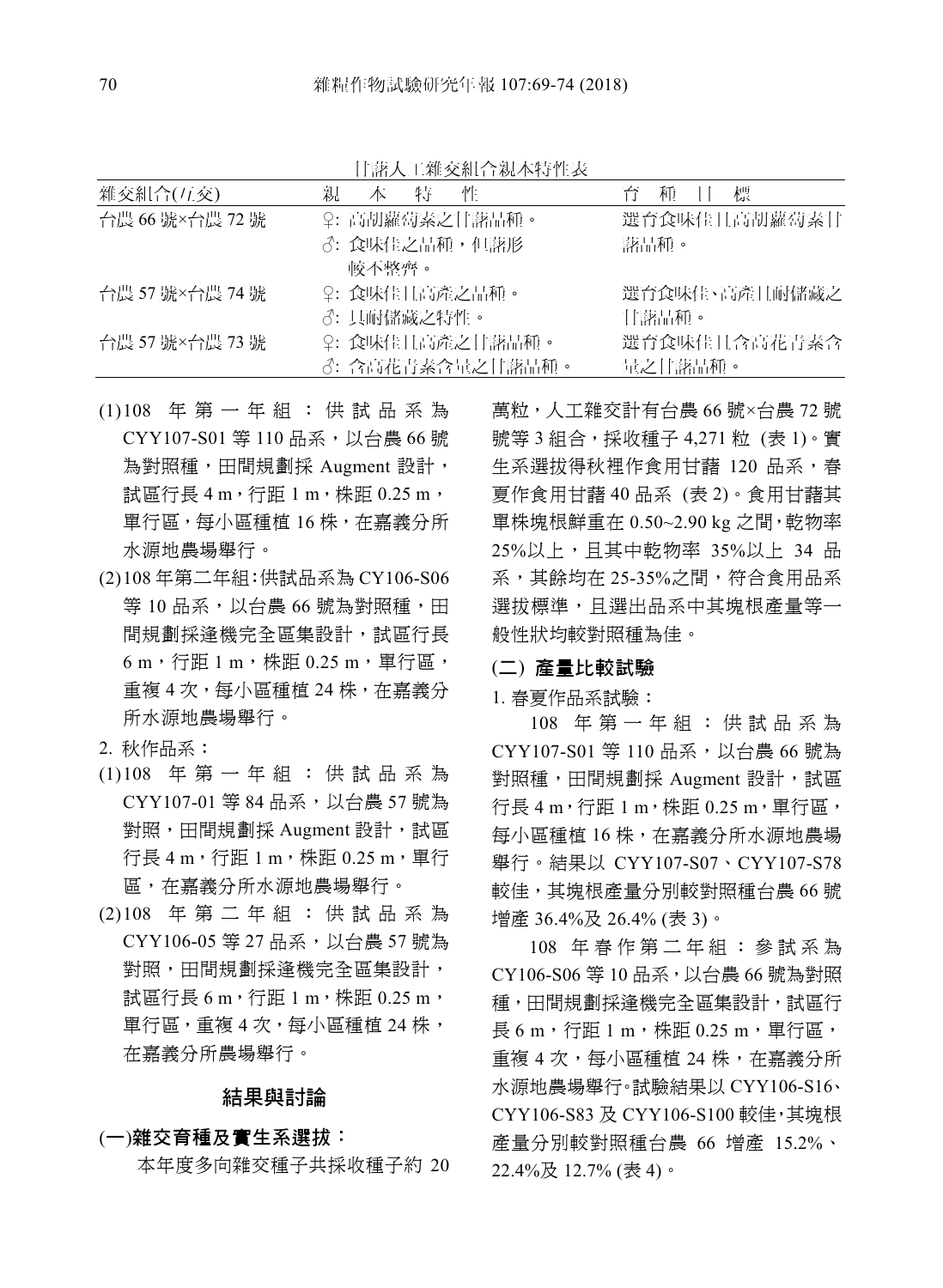| No.              | Parents             | The amount of hybrid seeds |
|------------------|---------------------|----------------------------|
| Artificial cross |                     |                            |
|                  | TNG66×TNG72         | 1,016                      |
|                  | TNG57×TNG74         | 1,535                      |
|                  | $TNG57\times TNG73$ | 1.720                      |
| Polycross        | Mass group          | 200,000                    |
| Total            |                     | 204,271                    |

Table 1. The hybrid combination and the amount of hybrid seeds of sweet potato in 2015

#### 表 2. 108 年度甘藷實生系選拔品系數

Table 2. The amount of clones which were selected by sweet potato seedling in 2019

| Planting season | Parents    | The amount of seedling Selected number |     | Selection rate $(\% )$ |
|-----------------|------------|----------------------------------------|-----|------------------------|
| Fall planting   | Mass group | 80,000                                 | 120 | 0.0015                 |
| Spring planting | Mass group | 10.000                                 | 40  | 0.004                  |

表 3. 108 年春作甘藷品系第一年組試驗塊根產量性狀比較

| Table 3. The agronomic characters of primary lines in spring season of 2019 |  |  |  |
|-----------------------------------------------------------------------------|--|--|--|
|                                                                             |  |  |  |

|            | Shoot | yield         | Storage root yield |               | Dry matter           | Soluble<br>sugar  | Starch            |          | storage       |
|------------|-------|---------------|--------------------|---------------|----------------------|-------------------|-------------------|----------|---------------|
| Lines      | Kg/ha | $\frac{0}{0}$ | Kg/ha              | $\frac{0}{0}$ | percentage<br>$(\%)$ | Content<br>$(\%)$ | content<br>$(\%)$ | taste    | root<br>shape |
| CYY107-S07 | 14120 | 82.1          | 37500              | 136.4         | 29.2                 | 15.21             | 68.14             | $\theta$ | S             |
| CYY107-S25 | 12130 | 70.5          | 32500              | 118.2         | 27.2                 | 19.24             | 66.13             | $\theta$ | LS            |
| CYY107-S36 | 17320 | 100.6         | 30000              | 109.1         | 28.3                 | 15.21             | 72.27             | $\theta$ | S             |
| CYY107-S43 | 16600 | 96.5          | 29500              | 107.3         | 28.4                 | 17.22             | 69.22             | $\theta$ | S             |
| CYY107-S62 | 16150 | 93.9          | 29500              | 107.3         | 30.3                 | 16.55             | 66.29             | $+1$     | S             |
| CYY107-S78 | 17240 | 100.2         | 34750              | 126.4         | 30.2                 | 18.40             | 66.20             | $\theta$ | LS            |
| CYY107-S86 | 15250 | 88.7          | 32250              | 117.3         | 27.9                 | 16.15             | 68.21             | $+1$     | S             |
| CYY107-S90 | 16000 | 93.0          | 28000              | 101.8         | 29.4                 | 17.36             | 67.24             | $\Omega$ | S             |
| TNG66      | 17200 | 100.0         | 27500              | 100.0         | 27.5                 | 16.24             | 65.28             | $\theta$ | S             |
| LSI(5%)    | 1128  |               | 2100               |               |                      |                   |                   |          |               |

<sup>z</sup> Taste : excellent  $(+2)$ , good  $(+1)$ , same as check (0), poor (-1), very poor (-2) y Storage root shape: Mass (M), Irregular (I), Spindle (S), Long spindle (LS), Short spindle (SL), Globe (G).

表 4. 108 年春作甘藷品系第二年組試驗塊根產量性狀比較

|  | Table 4. The agronomic characters of advanced lines in spring season of 2019 |  |  |  |  |
|--|------------------------------------------------------------------------------|--|--|--|--|
|  |                                                                              |  |  |  |  |

| Lines       | Shoot yield |       | Storage root<br>yield |       | percentage | Dry matter Soluble sugar Starch<br>Content | content Taste |          | storage<br>root |
|-------------|-------------|-------|-----------------------|-------|------------|--------------------------------------------|---------------|----------|-----------------|
|             | Kg/ha       | $\%$  | Kg/ha                 | $\%$  | $(\%)$     | (%)                                        | $(\%)$        |          | shape           |
| CYY106-S16  | 15530       | 90.3  | 31666                 | 115.2 | 26.6       | 23.36                                      | 62.50         | $\theta$ | S               |
| CYY106-S37  | 16560       | 96.3  | 30333                 | 110.3 | 27.3       | 20.20                                      | 66.16         | $+1$     | S               |
| CYY106-S83  | 17320       | 100.7 | 33666                 | 122.4 | 29.2       | 16.17                                      | 65.27         | $\theta$ | S               |
| CYY106-S100 | 19210       | 111.7 | 31000                 | 112.7 | 25.9       | 17.54                                      | 69.15         | $\theta$ | S               |
| CYY106-S107 | 18250       | 106.1 | 27999                 | 101.8 | 28.4       | 20.52                                      | 65.27         | $\theta$ | S               |
| TNG66       | 17200       | 100.0 | 27500                 | 100.0 | 27.5       | 16.24                                      | 69.28         | $\theta$ | S               |
| LSD(5%)     | 1120        |       | 1350                  |       |            |                                            |               |          |                 |

<sup>z</sup> Taste: excellent (+2), good (+1), same as check (0), poor (-1), very poor (-2).<br><sup>y</sup> Storage root shape: Mass (M), Irregular (I), Spindle (S), Long spindle (LS), Short spindle (SL), Globe (G).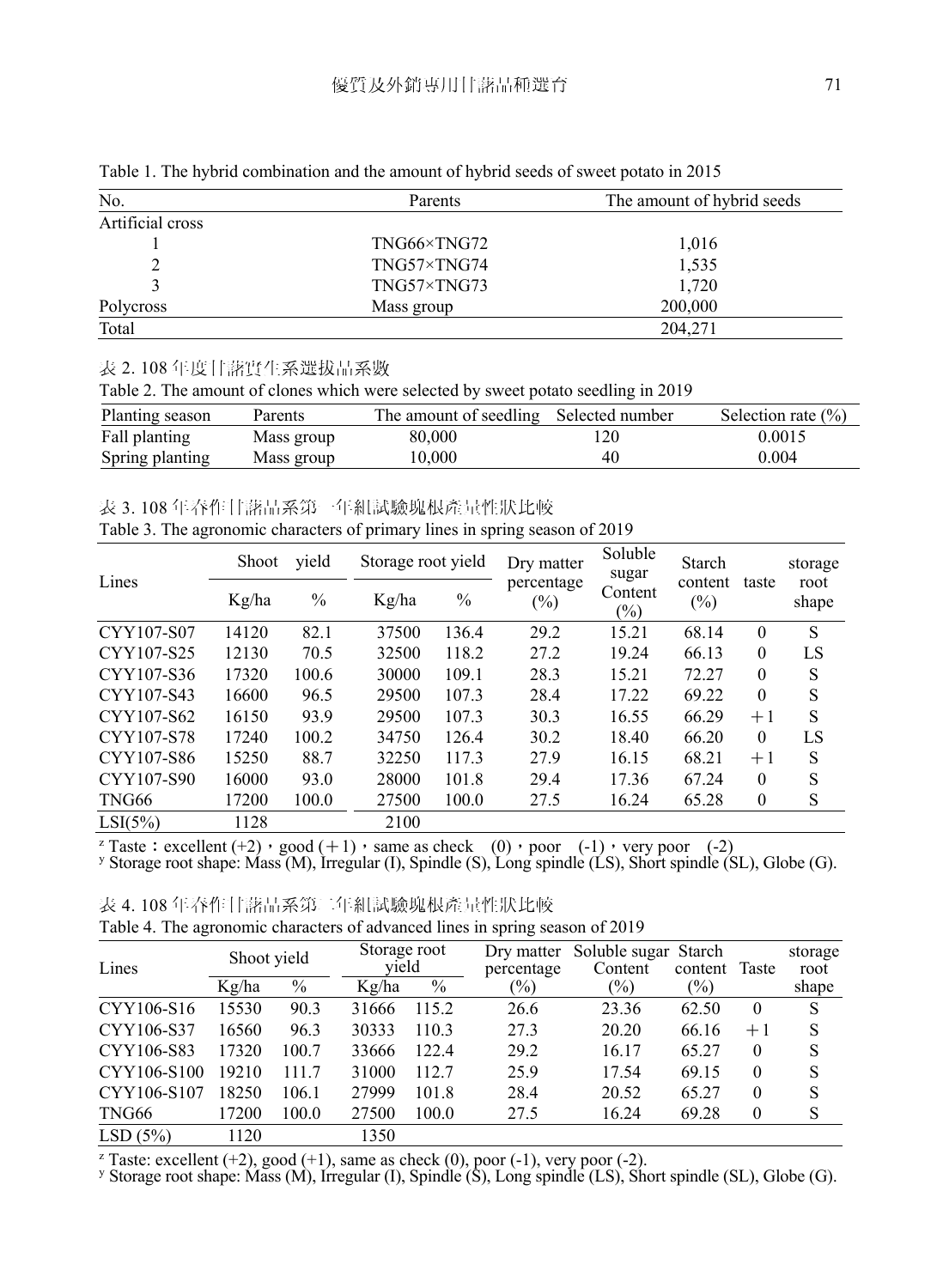2. 秋作品系:

(1) 第一年組:

供試品系為 CYY107-01 等 84 品系, 以台農 57 號為對照,田間規劃採 Augment 設計,試區行長 4 m, 行距 1 m, 株距 0.25 m,單行區,在嘉義分所水源地農場舉行。 塊根產量在水源地農場試驗結果,其中以 CYY107-33、CYY107-38、CYY107-83 等 表現較佳,其塊根產量較對照種增產 30.9%、41.8%及 63.6% (表 5)。

(2) 第二年組:

供試品系為 CYY106-05 等 27 品系, 以台農 57 號為對照,田間規劃採逢機完全 區集設計,試區行長 6 m,行距 1 m,株距 0.25 m,單行區,重複 4 次,每小區種植 24 株,在嘉義分所農場舉行。塊根產量在 水源地農場試驗結果,其中以 CYY104-156 及 CYY104-17 表現最佳,其塊根產量較對 照種增產 13.1%及 53.1% (表 6)。

# 引用文獻

- 王俠(1964)甘藷自交與雜交不親和性及其他因 子影響結實率之研究,中華農學會報新 48期 1-12。
- 李良(1975)甘藷逢機交配集團數量性狀遺傳之 研究,中華農業研究 24: 32-42。
- 湯文通(1967)作物育種原理與實施, 台灣大學 農學院農藝系出版 p 468-505。
- Chang, K.Y., H.F. Lo, Y. C. Lai, P.J. Yao, K. H. Lin and S.Y. Hwang.2009. Identification of quantitative trait loci associated with yield – related traits in sweet potato. Botanical Studies 50:43-55.
- Che L. H., Wayne C. Lia, Chin F. Chan and Yung C. Lai. 2012. Influence of baking temperature and time on β-carotene contents of baked sweet potatoes. Journal of Food, Agriculture & Environment Vol.10 (3&4): 137-140.
- Che L.H., Wayne C. Liao, Chin-Feng Chan and Yung-Chang Lai. 2013. Storage performance of Taiwanese sweet potato cultivars. J Food Sci Technol. (DOI 10.1007/s13197-013-0960 -8).

表 5. 108 年秋作甘藷第一年組試驗塊根產量性狀比較

Table 5. The agronomic characters of primary lines in fall crop of 2019

|              | Planting date: Oct. 4, 2018 |               |                    |               |                      |                  |                         | Harvesting date: Feb. 26, 2019 |                 |
|--------------|-----------------------------|---------------|--------------------|---------------|----------------------|------------------|-------------------------|--------------------------------|-----------------|
| Lines        |                             | Shoot yield   | Storage root yield |               | Dry matter           | Soluble<br>sugar | Starch<br>content Taste |                                | Storage<br>root |
|              | Kg/ha                       | $\frac{0}{0}$ | Kg/ha              | $\frac{0}{0}$ | percentage<br>$(\%)$ | Content<br>(%)   | $(\%)$                  |                                | shape           |
| CYY107-22    | 23333                       | 100.0         | 42666              | 116.4         | 29.34                | 25.17            | 67.17                   | $\theta$                       | S               |
| CYY107-31    | 13333                       | 57.2          | 46666              | 127.3         | 26.56                | 26.15            | 68.43                   | $\theta$                       | S               |
| CYY107-33    | 20666                       | 88.6          | 47999              | 130.9         | 28.00                | 23.34            | 61.28                   | $+1$                           | LS              |
| CYY107-38    | 16666                       | 71.4          | 51999              | 141.8         | 35.82                | 24.65            | 60.83                   | $\theta$                       | S               |
| CYY107-41    | 19999                       | 85.7          | 48666              | 132.7         | 24.06                | 26.74            | 58.15                   | $\theta$                       | S               |
| CYY107-45    | 15999                       | 68.6          | 45333              | 123.6         | 30.14                | 25.15            | 66.15                   | $+1$                           | S               |
| CYY107-50    | 19999                       | 85.7          | 45999              | 125.5         | 30.22                | 22.86            | 61.49                   | $\theta$                       | S               |
| CYY107-65    | 23333                       | 100.0         | 40666              | 110.9         | 29.31                | 23.16            | 62.44                   | $+1$                           | S               |
| CYY107-83    | 23333                       | 100.0         | 59999              | 163.6         | 27.17                | 23.21            | 61.59                   | $\theta$                       | LS              |
| $TNG57$ (CK) | 23333                       | 100.0         | 36666              | 100.0         | 31.40                | 25.45            | 61.34                   | $\theta$                       | S               |
| LSI(5%)      | 540                         |               | 2014               |               |                      |                  |                         |                                |                 |

<sup>z</sup> Taste : excellent (+2), good (+1), same as check (0), poor (-1), very poor (-2).

<sup>z</sup> Taste : excellent (+2), good (+1), same as check (0), poor (-1), very poor (-2). <br><sup>y</sup> Storage root shape : Mass (M), Irregular (I), Spindle (S), Long spindle (LS), Short spindle (SL), Globe (G).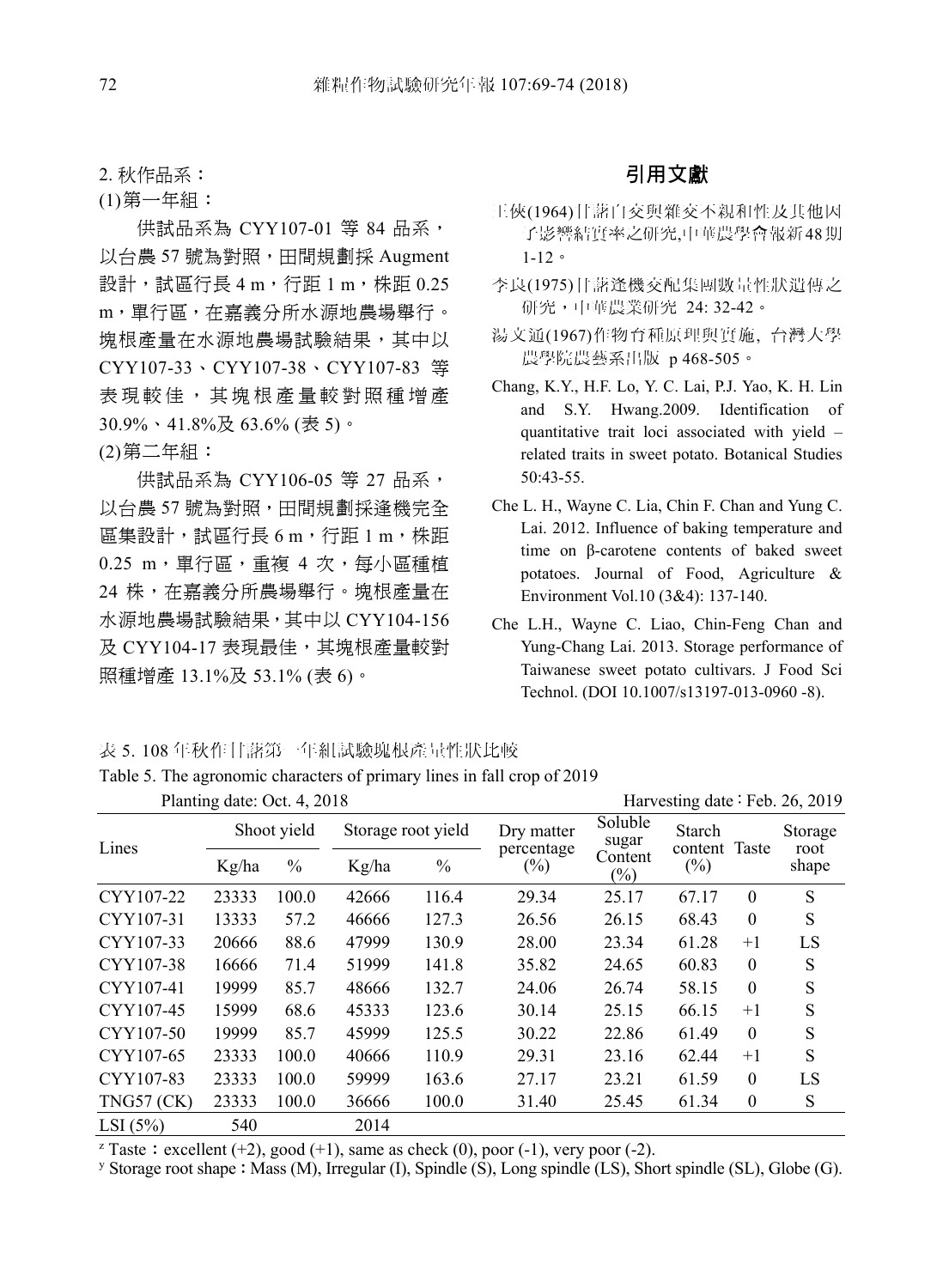|            | $\circ$ |             |       |                    |                      |                                     | ▱                       |                  |                 |
|------------|---------|-------------|-------|--------------------|----------------------|-------------------------------------|-------------------------|------------------|-----------------|
| Lines      |         | Shoot yield |       | Storage root yield |                      | Dry matter Soluble sugar<br>Content | Starch<br>content Taste |                  | Storage<br>root |
|            | Kg/ha   | $\%$        | Kg/ha | $\frac{0}{0}$      | percentage<br>$(\%)$ | $(\%)$                              | $(\%)$                  |                  | shape           |
| CYY106-05  | 18000   | 107.4       | 26000 | 89.1               | 26.78                | 27.95                               | 56.24                   | $+1$             | S               |
| CYY104-156 | 22750   | 135.8       | 32500 | 113.1              | 23.62                | 26.46                               | 58.13                   | $+1$             | LS              |
| CYY104-165 | 16750   | 100.0       | 25000 | 90.0               | 25.42                | 26.22                               | 64.38                   | $\Omega$         | S               |
| CYY105-84  | 27250   | 162.6       | 27000 | 93.9               | 25.54                | 27.47                               | 57.02                   | $\theta$         | S               |
| CYY104-01  | 16500   | 98.5        | 22500 | 78.3               | 26.12                | 24.92                               | 60.29                   | $\Omega$         | S               |
| CYY104-14  | 20000   | 119.4       | 30000 | 104.4              | 28.17                | 27.87                               | 59.96                   | $\theta$         | S               |
| CYY104-17  | 34750   | 207.4       | 44000 | 153.1              | 24.48                | 25.40                               | 59.68                   | $\theta$         | LS              |
| CYY104-19  | 16750   | 100.0       | 21000 | 73.1               | 25.60                | 30.60                               | 60.57                   | $+1$             | S               |
| TNG57(CK)  | 16750   | 100.0       | 28750 | 100.0              | 30.17                | 28.26                               | 60.53                   | $\boldsymbol{0}$ | S               |
| LSD(5%)    | 1820    |             | 26000 |                    |                      |                                     |                         |                  |                 |

表 6. 108 秋作甘藷第二年組試驗塊根產量性狀比較 Table 6. The agronomic characters of primary lines in fall crop of 2019

Planting date: Oct. 5, 2018 Harvesting date: Feb.27, 2019

<sup>z</sup> Taste : excellent (+2), good (+1), same as check (0), poor (-1), very poor (-2)<br><sup>y</sup> Storage root shape: Mass (M), Irregular (I), Spindle (S), Long spindle (LS), Short spindle (SL), Globe (G).

- Ching-Yi Lien, Chin-Feng Chan, Che-Lun Huang, Yung-Chang Lai and Wayne C. Liao.2012. Studies of Carotene Extraction from Sweet Potato Variety CYY95-26, *Ipomoea batatas*, L. International Journal of Food Engineering 8 (2):1-14.
- Cochran, W. G. and G. M. Cox (1957) Experimental designs. John Wiley and Sons Inc.
- Edmord, J. B. and G. R Ammerman (1971): Sweet potatoes. The AVI Publishing Company, Inc.
- Fujise, K. (1985): On the yielding ability of sweet potato, Jap. J. Trop. Agric. 29(1): 53-58.
- Hahn, S. K. and Hozyo, Y. (1984): Sweet potato in physiology of tropical field crops. New York. PP. 551-567。
- Jones A. (1965) A proposed breeding procedure for sweet potato. Crop Sci. 5:19 -192.
- Jones,A.(1986)Sweet potato heritability estimates and their use in breeding. Hortiscience 21(1): 14-17.
- Jones, A., P. D. Duke and F. P. Cuthbert Jr. (1976). Mass selection in sweet potato: breeding for resistance to insects and disease and for horticultural characteristics. J. Amer. Soc. Hort. Sci. 101(6):701-704.
- Martin, F. W. and S.G. Carmer (1985). Variation in sweet potato for tolerance to some physical and biological stresses. Euphytica 34:457 - 466.
- Shikata, S. I. (1980): Utilization of random mating population in sweet potato breeding. Bull. Ghugoku Natl. Agric. Exp. Stn. ser. A: 1-48.

Snecor, G. W. (1967): Statistical methods. The Iowa College Press. Ames. Iowa. No. 249. Nov. 1-51.

Yung-Chang Lai, Che-Lun Huan, Chin-Feng Chan,Ching-Yi Lien and Wayne C. Liao. 2011. Studies of sugar composition and starch morphology of baked sweet potatoes (*Ipomoea batatas* (L.) Lam). J. Food Sci. Technol. (DOI 10.1007/s13197-011-0453-6).